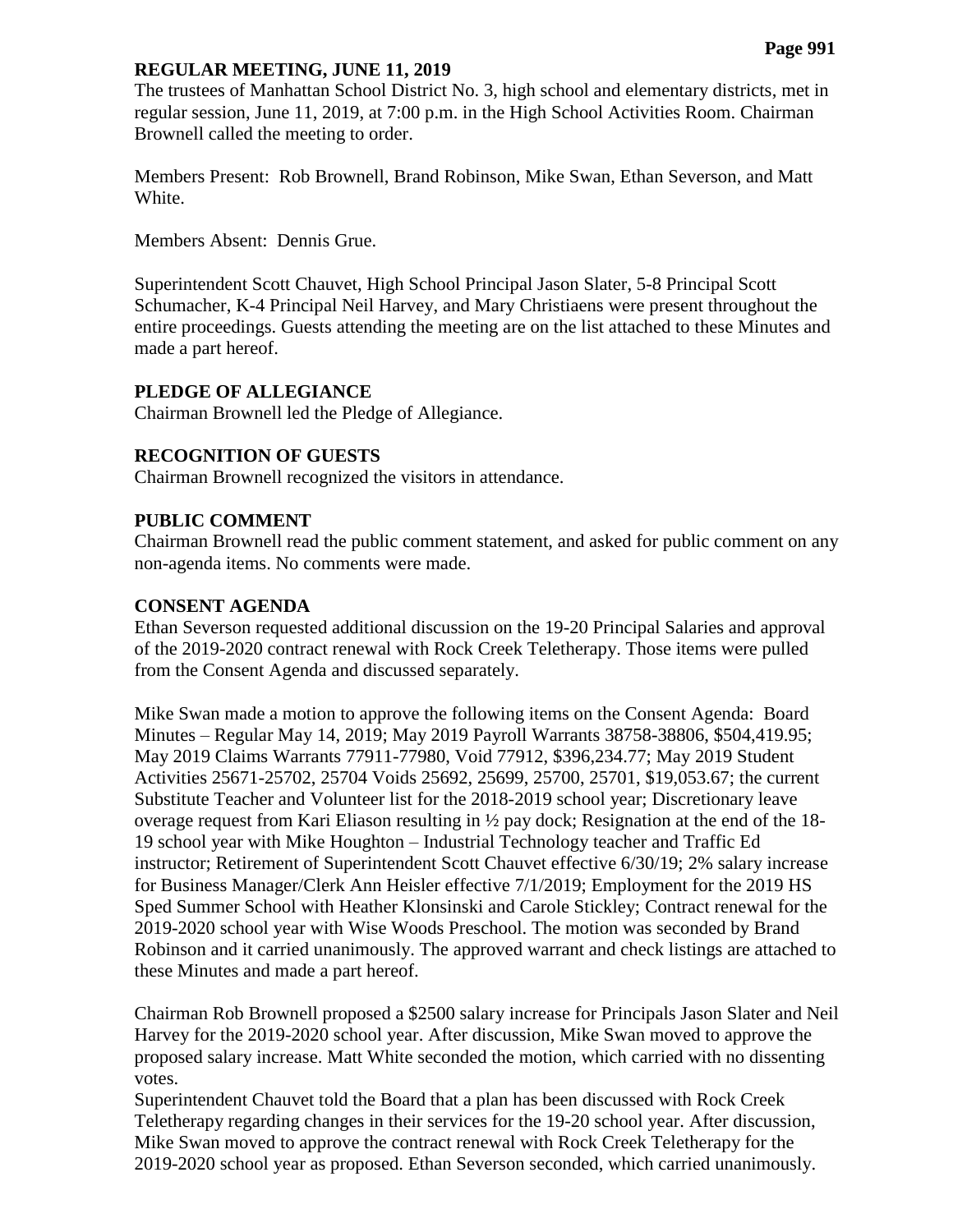# **BOARD ACTION ITEMS HOT LUNCH PROGRAM REVIEW**

Head Cook Shawna Longie gave a report to the Board on the status of our hot lunch program, including the increased food costs and the challenge to break even. Shawna proposed a \$0.25/meal increase to each of our lunch and breakfast prices, including adults. The district has not increased lunch or breakfast prices since the 2014-2015 school year. Chairman Brownell and Trustee Mike Swan agreed to be on a committee to research options for our hot lunch program, including local beef donations.

# **FACILITIES BUILDING UPDATE**

Superintendent Chauvet gave an update on the HS gym floor refinish and relocation of the volleyball embeds, the proposed playground equipment upgrade, and the roof leak.

# **EMPLOYMENT 2019-2020**

Ethan Severson made a motion to approve an employment contract for the 2019-2020 school year, pending a successful background check and pre-employment physical as needed, with Kraig Rieger – High School Teacher/Librarian, Kathy Walker – from Teacher's Aide to 1.0 FTE Speech Pathologist, Hayley Pettit and Brooke Jones – Assistant HS Girls Basketball, Bethany Bokschoten – HS Cheerleading coach, Joe Vander Vos – Student Custodian. Mike Swan seconded the motion and it carried unanimously.

# **TRANSPORTATION**

Brand Robinson made a motion to approve the Transportation routes for the 2019-2020 school year as follows: Route  $1$  – Churchill 88 miles/day; Route  $2$  – Maudlow 65.6 miles/day; Route 3 – Logan 61.8 miles/day; Route 4 – Anceny 94.4 miles/day; and Route 5 – Wooden Shoe 62 miles/day; for a total of 371.8 miles/day. At this time, there are no route changes proposed for the 19-20 school year. The motion was seconded by Mike Swan and it carried unanimously. A listing of the 2019-2020FY approved bus routes is attached to these Minutes and made a part hereof.

Saxton Soley from Harlow's presented several options and costs to the Board to purchase coach buses that would be used by our teams. Our current Tiger Bus is not large enough for some of our teams, so the Board would like to purchase a few larger coach buses. The information was given to our transportation committee Mike Swan and Brand Robinson, who will bring a recommendation to the Board at the July meeting.

# **BOARD INFORMATION ITEMS BOARD POLICIES**

The Board held a 1<sup>st</sup> reading on the following policies as recommended by the MTSBA in their February 2019 Policy Notes: Required Revisions - 1112, 1113, 1425, 1512, 1700, 2100, 2160, 2168, 3110, 3125, 3225, 4301, 4315, 4340, 4410, 5012, 5223, 5256, 8225, 8425, 8425P Recommended Revisions - 1610, 2410P Recommended New - 1512F, 2600, 2600P, 5120P Deleted - 8425F

# **PRINCIPALS' REPORT**

K-4 Principal Neil Harvey, 5-8 Principal Scott Schumacher, and High School Principal Jason Slater updated the Board on recent events and activities in each of their schools. They expressed appreciation to their staff for all their hard work during the school year.